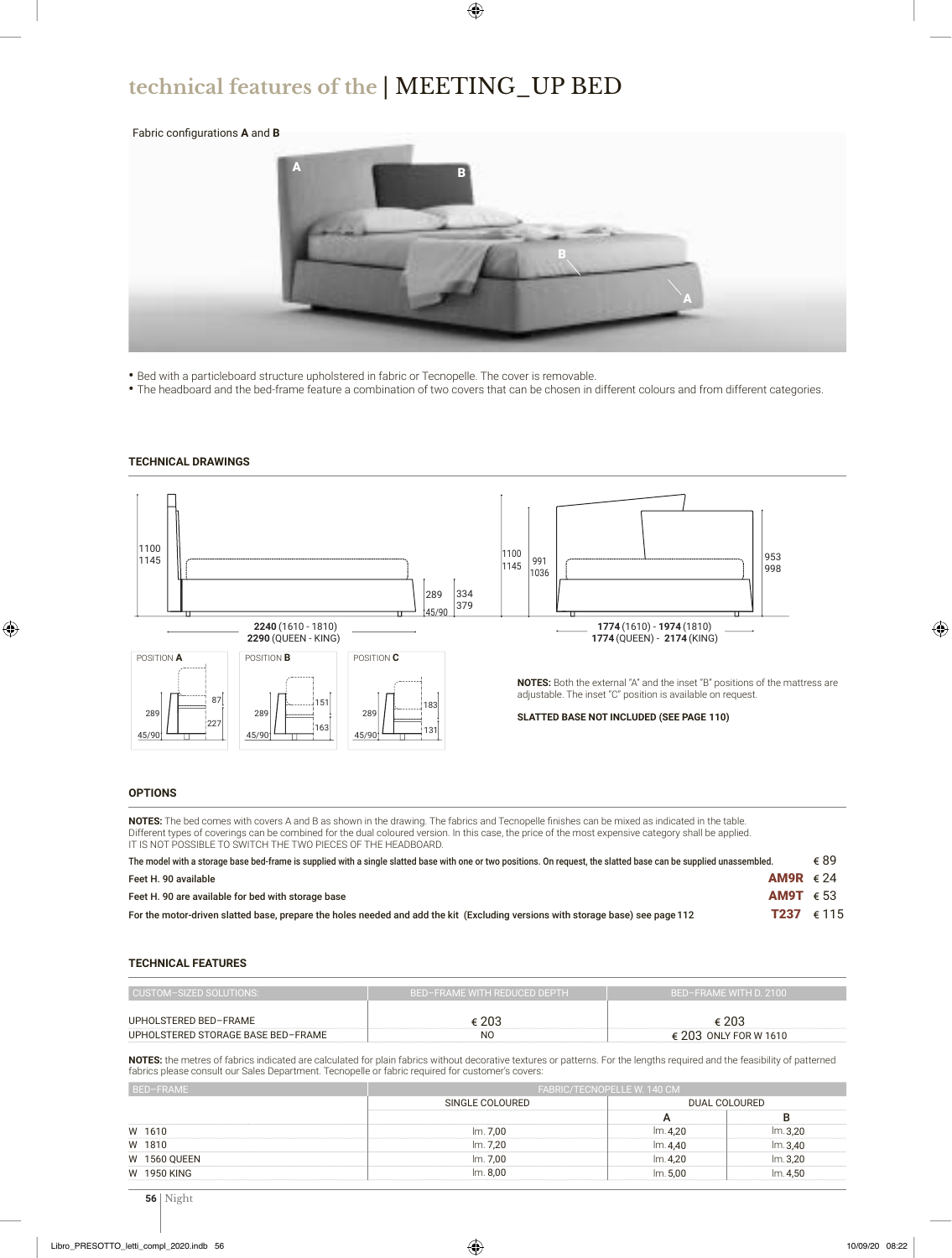## **technical features of the** | MEETING\_UP BED with storage base

### **WITH ONE OR TWO POSITION SLATTED BASE**

As well as the advantage given by the storage space, thanks to a special mechanism, this system also offers the possibility of raising the slatted base to a position from which it is possible to make the bed while standing upright.



### 1–POSITION LIFT–UP MECHANISM 2–POSITION LIFT–UP MECHANISM



**Not available for QUEEN and KING beds**

MEETING\_UP



The storage bases are always fitted with ventilation grilles.



Available in widths 1610, 1810, QUEEN and KING

The bed with storage base is supplied with an integrated slatted base with beech slats.



Slats with rigidity regulators to customise the slatted base.

Slats with different degrees of firmness for shoulder support.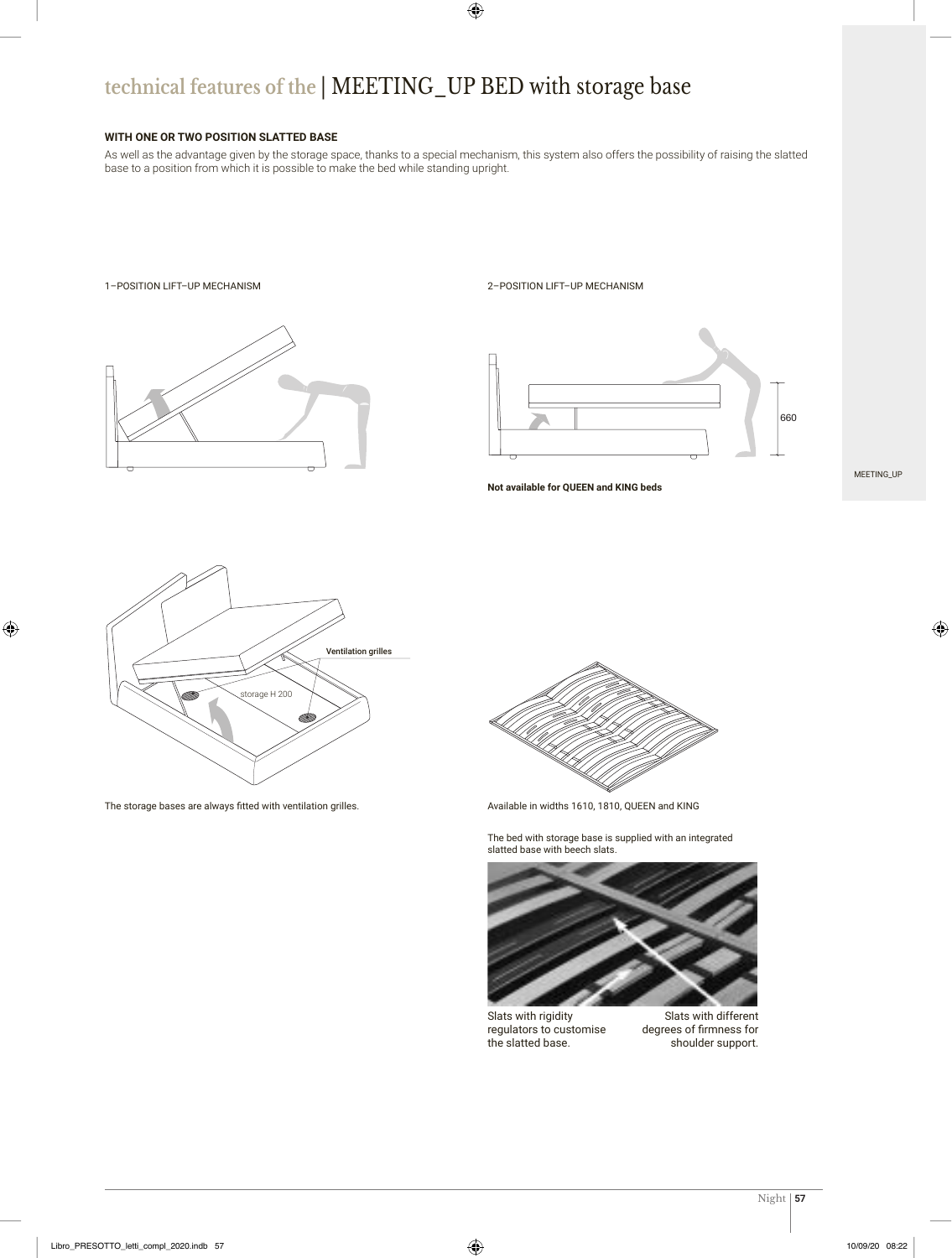# **BED** | MEETING\_UP single coloured

MODEL CODE 98 AE

|                                                            |                                | <b>DIMENSIONS</b>      | <b>CODE</b> | Customer's<br>fabric or<br>leather | Tecnopelle<br>1<br>fabric<br>-1 | Tecnopelle<br>$\frac{\mathsf{f} \mathsf{abric}}{2}$ | $Tecnopelle3$<br>$\xi_{3}^{\rm{bric}}$ | Tecnopelle<br>$4$<br>fabric<br>4 | <b>UNICO</b><br>animal-<br>free<br>nubuck | $\underset{\mathsf{P2}}{\mathsf{leather}}$ | $\underset{\mathrm{P3}}{\mathsf{leather}}$ |
|------------------------------------------------------------|--------------------------------|------------------------|-------------|------------------------------------|---------------------------------|-----------------------------------------------------|----------------------------------------|----------------------------------|-------------------------------------------|--------------------------------------------|--------------------------------------------|
| <b>SINGLE COLOURED</b>                                     |                                |                        |             |                                    |                                 |                                                     |                                        |                                  |                                           |                                            |                                            |
|                                                            |                                |                        |             |                                    |                                 |                                                     |                                        |                                  |                                           |                                            |                                            |
|                                                            |                                |                        |             |                                    |                                 |                                                     |                                        |                                  |                                           |                                            |                                            |
|                                                            | W 1610                         |                        |             |                                    |                                 |                                                     |                                        |                                  |                                           |                                            |                                            |
|                                                            | interior<br>exterior           | 1610x2040<br>1774x2240 | <b>ND04</b> | 1.808                              | 2.045                           | 2.177                                               | 2.292                                  | 2.420                            | 2.572                                     |                                            |                                            |
|                                                            | W 1810                         |                        |             |                                    |                                 |                                                     |                                        |                                  |                                           |                                            |                                            |
|                                                            | interior<br>exterior           | 1810x2040<br>1974x2240 | <b>ND05</b> | 1.899                              | 2.154                           | 2.286                                               | 2.417                                  | 2.550                            | 2.720                                     |                                            |                                            |
|                                                            | W 1560                         | <b>QUEEN</b>           |             |                                    |                                 |                                                     |                                        |                                  |                                           |                                            |                                            |
|                                                            | interior<br>exterior           | 1560x2090<br>1774x2290 | <b>ND07</b> | 2.014                              | 2.251                           | 2.394                                               | 2.520                                  | 2.669                            | 2.848                                     |                                            |                                            |
| Β<br>C<br>Α                                                | W 1950                         | <b>KING</b>            |             |                                    |                                 |                                                     |                                        |                                  |                                           |                                            |                                            |
|                                                            | interior<br>exterior           | 1950x2090<br>2174x2290 | <b>ND08</b> | 2.139                              | 2.391                           | 2.533                                               | 2.650                                  | 2.793                            | 2.986                                     |                                            |                                            |
| SINGLE COLOURED WITH STORAGE BASE BED-FRAME<br>1 POSITION  |                                |                        |             |                                    |                                 |                                                     |                                        |                                  |                                           |                                            |                                            |
|                                                            |                                |                        |             |                                    |                                 |                                                     |                                        |                                  |                                           |                                            |                                            |
|                                                            |                                |                        |             |                                    |                                 |                                                     |                                        |                                  |                                           |                                            |                                            |
|                                                            |                                |                        |             |                                    |                                 |                                                     |                                        |                                  |                                           |                                            |                                            |
|                                                            |                                |                        |             |                                    |                                 |                                                     |                                        |                                  |                                           |                                            |                                            |
|                                                            |                                |                        |             |                                    |                                 |                                                     |                                        |                                  |                                           |                                            |                                            |
|                                                            |                                |                        |             |                                    |                                 |                                                     |                                        |                                  |                                           |                                            |                                            |
|                                                            | W 1610<br>interior             | 1610x2040              |             |                                    |                                 |                                                     |                                        |                                  |                                           |                                            |                                            |
|                                                            | exterior                       | 1774x2240              | <b>ND14</b> | 2.192                              | 2.429                           | 2.561                                               | 2.676                                  | 2.804                            | 2.956                                     |                                            |                                            |
|                                                            | W 1810<br>interior             | 1810x2040              |             |                                    |                                 |                                                     |                                        |                                  |                                           |                                            |                                            |
|                                                            | exterior                       | 1974x2240              | <b>ND15</b> | 2.332                              | 2.587                           | 2.719                                               | 2.850                                  | 2.983                            | 3.153                                     |                                            |                                            |
| SINGLE COLOURED WITH STORAGE BASE BED-FRAME<br>2 POSITIONS |                                |                        |             |                                    |                                 |                                                     |                                        |                                  |                                           |                                            |                                            |
|                                                            |                                |                        |             |                                    |                                 |                                                     |                                        |                                  |                                           |                                            |                                            |
|                                                            |                                |                        |             |                                    |                                 |                                                     |                                        |                                  |                                           |                                            |                                            |
|                                                            |                                |                        |             |                                    |                                 |                                                     |                                        |                                  |                                           |                                            |                                            |
|                                                            |                                |                        |             |                                    |                                 |                                                     |                                        |                                  |                                           |                                            |                                            |
|                                                            |                                |                        |             |                                    |                                 |                                                     |                                        |                                  |                                           |                                            |                                            |
|                                                            |                                |                        |             |                                    |                                 |                                                     |                                        |                                  |                                           |                                            |                                            |
|                                                            | W 1610<br>interior<br>exterior | 1610x2040<br>1774x2240 | <b>ND24</b> | 2.394                              | 2.631                           | 2.763                                               | 2.878                                  | 3.006                            | 3.158                                     |                                            |                                            |
|                                                            |                                |                        |             |                                    |                                 |                                                     |                                        |                                  |                                           |                                            |                                            |
| 2                                                          | W 1810<br>interior<br>exterior | 1810x2040<br>1974x2240 | <b>ND25</b> | 2.534                              | 2.789                           | 2.921                                               | 3.052                                  | 3.185                            | 3.355                                     |                                            |                                            |
|                                                            |                                |                        |             |                                    |                                 |                                                     |                                        |                                  |                                           |                                            |                                            |